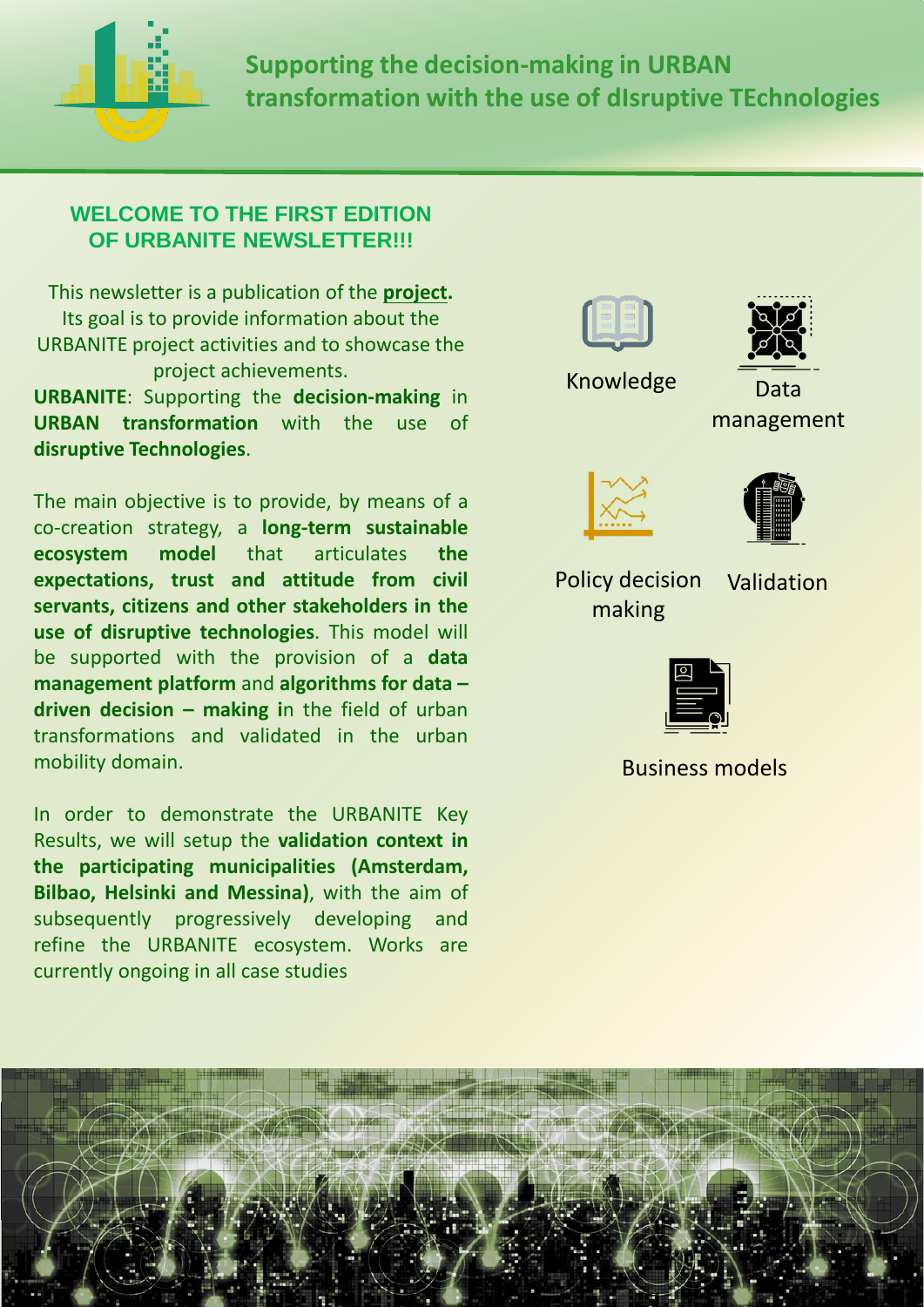

**APPROACH** Impact analysis of Co-creation activities between civil servants, citizens and private sector the use of technologies in citizens and civil Harvest, curate and fuse data **THE Civil servants** servants Visualize and Analyse current (traffic) Civil servants Recommendations flows and lessons learned Simulate situations, predicting future Civil servants ितो (traffic) flows  $\mathbb{H}$ Civil servants, citizens, (co-) Develop the policies **All** private sector Monitor the policies **film** Civil servants **URBANITE Solution**223 **Decision-Support Data Recommendations SoPoLab System Management and Platform pathways**  a digital co-creation Pathways to provide powerful analytics a platform supporting environment and a set tools that combine public administrations the entire data of approaches to help multiple data sources guidance on the processing chain co-design and cowith advanced adoption of disruptive from collection, create policy algorithms, simulation, technologies and data aggregation, guidelines with all recommendation and in their policy making provisioning to using involved actors. visualization. processes. the data.

#### **Modular – Adaptable – Interoperable – based on open standards**

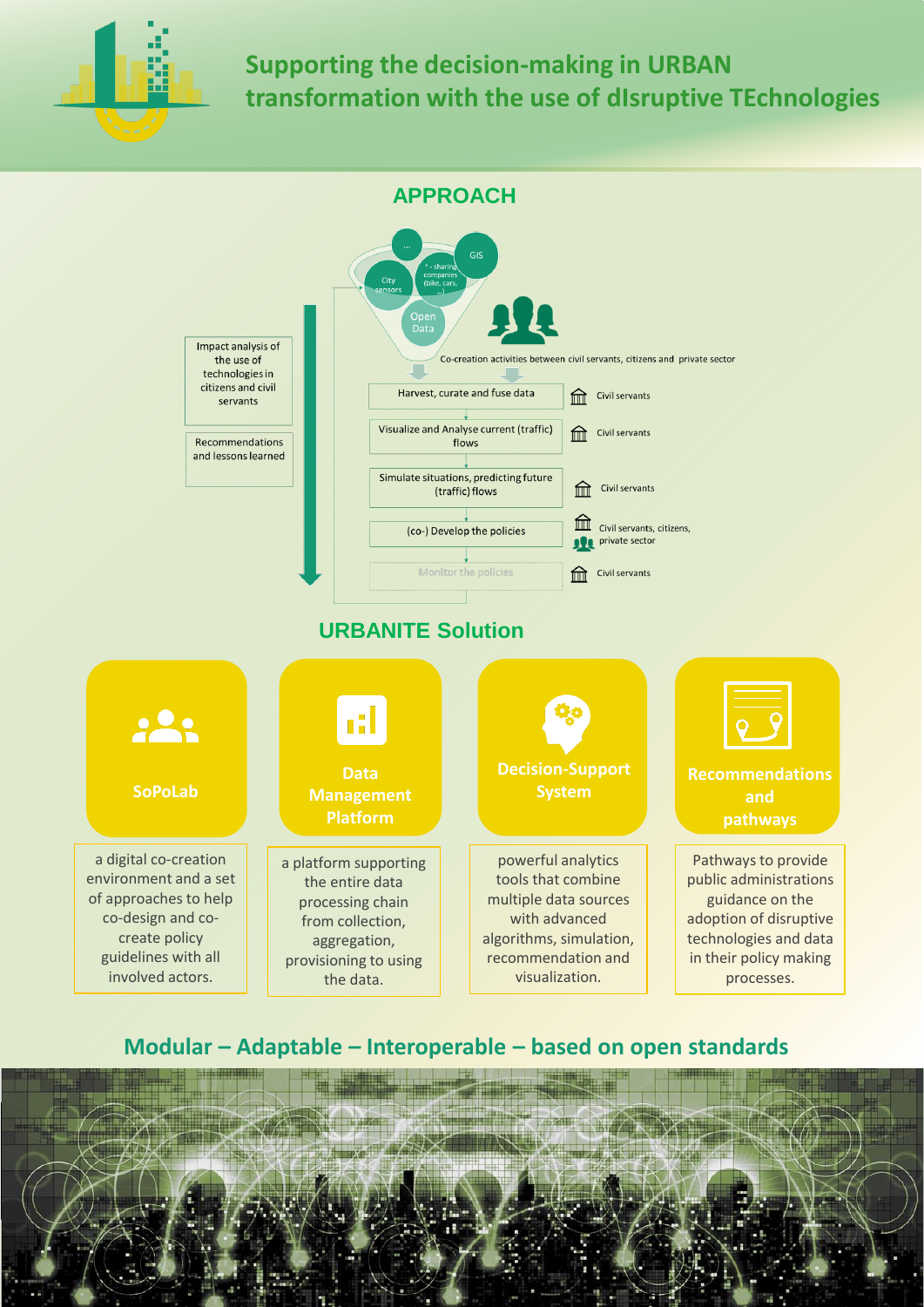

# **USE CASE ACTIVITES**

#### Amsterdam



#### Bilbao



- Optimise bike mobility and increase its appeal as main transport mode
- Solve issues related to bike parking and bike-traffic-jams
- Encourage virtuous behaviour in bicycle driving
- Prioritise interventions and Budget
- Organise data-commons
- Definition and development of mobility policies within the framework of the Sustainable Urban Mobility Plan (SUMP)
- Prioritize measures for SUMP development
- Monitor SUMP development
- Evaluate impact of mobility intervention on traffic, mobility patterns and SUMP indicators

## Helsinki



- Check status of traffic and its development
- Analyse how traffic could evolve
- Perform traffic forecasts
- Simulate traffic planning and land use
- Check the development of new infrastructures and policies
- Develop master plan for city development (land use, mobility, housing, etc.)

#### Messina



- Optimise mobility and integrate multimodal transport services for the city centre
- Organise on demand transfer services for vulnerable people
- Organise Bicibus and Pedibus initiatives for green mobility
- Coordinate activities and communication among different departments

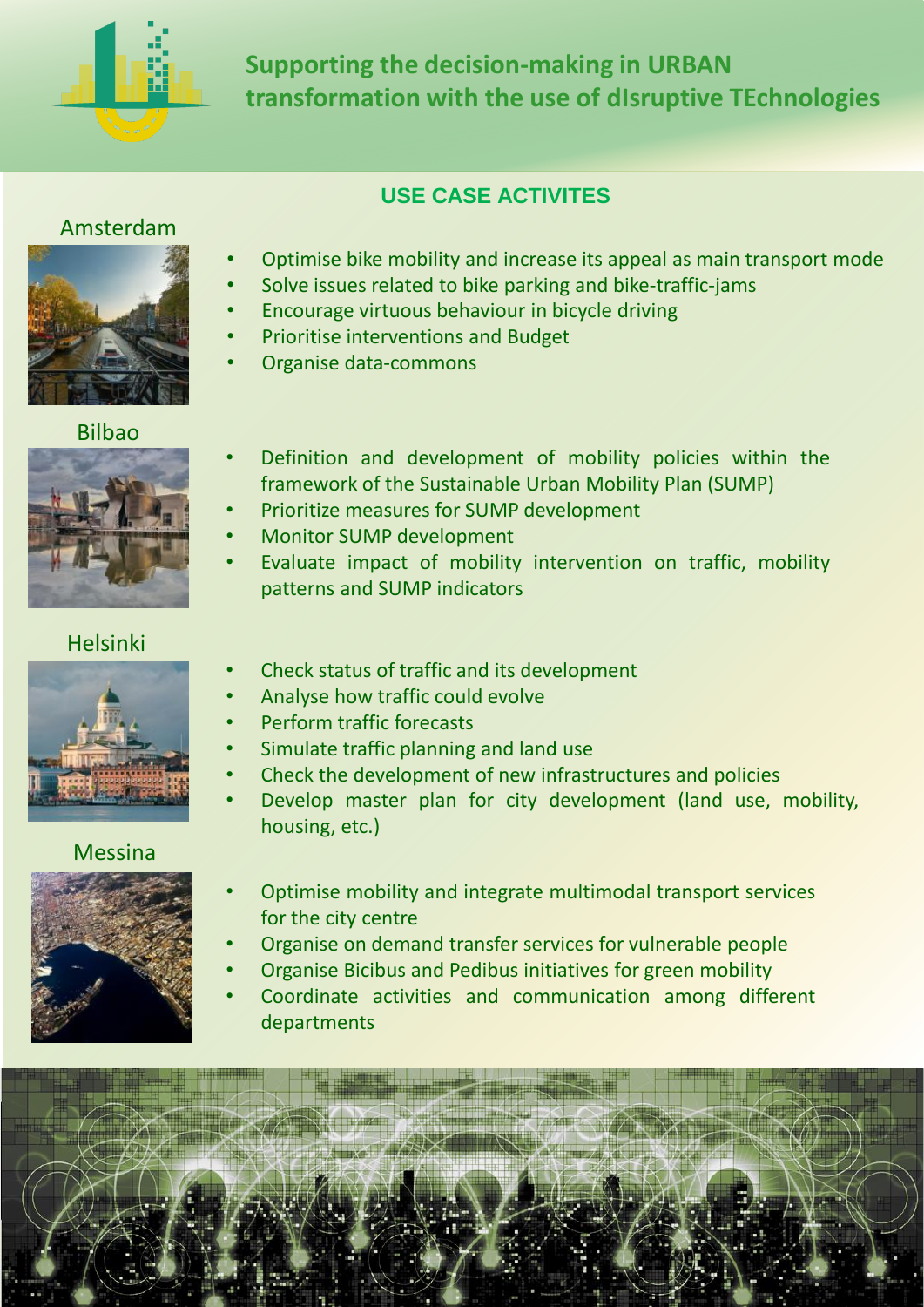

## **URBANITE KICK OFF AND GENERAL ASSEMBLIES**

The project began in April 2020 with a Virtual Kick off meeting where all the partners met, and the procedures for achieving the project goals was discussed. Project timelines and milestones were discussed and agreed upon.

The 2nd General Assembly took place the 1st – 2nd July, with the focus on the common vision of the project and the different use cases, for which a dynamic based on Cross-WPs sessions was adopted.

The 3rd General Assembly was celebrated on 28th – 29th October, to go into functional details of the use cases.

The next Assembly is planned for the next 23rd-25th of March to establish the baseline for the first release of the Urbanite Platform and the initial planning for the successive iterations.



## **RESULTS**

After almost a year of the project, the URBANITE proposal begins to take shape and the first results are available:

- A better understanding of the use cases of the four participant cities: Amsterdam, Bilbao, Helsinki and Messina.
- In January and February Urbanite's pilot cities conducted their Social policy lab participative sessions to map out challenges, risks and possibilities of data driven decision making.
- 1st version of the description of the URBANITE architecture, as basis for the next steps on the development and integration.
- A semantic model specification and common data structures , based on analysis of the data sources that are available and relevant to the project use cases.
- The definition of a strategy and algorithms for data modelling and visualizations, that could be applicable to the URBANITE domain.

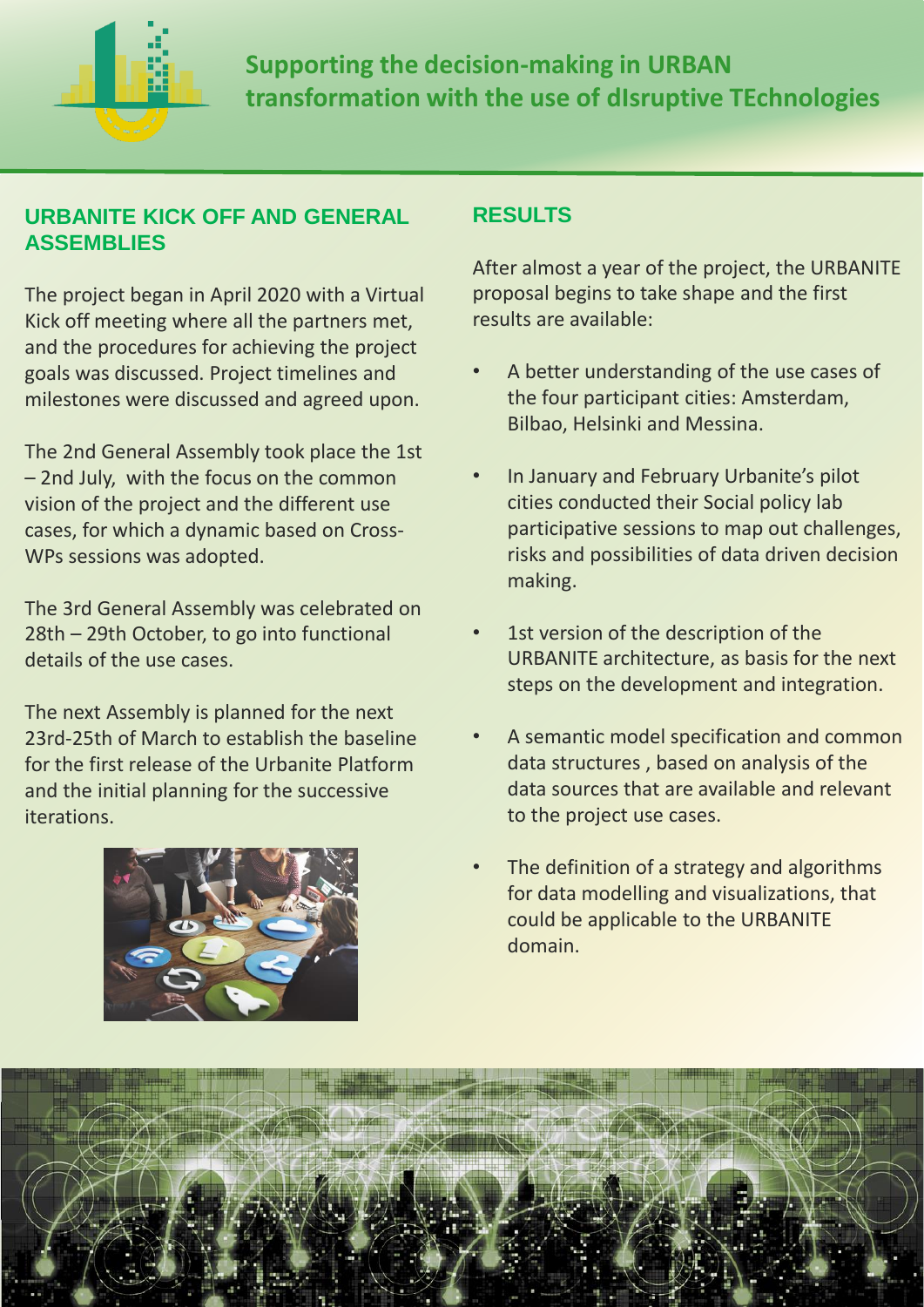

#### **PAST EVENTS**

- Participation on the webinar organized by the H2020 PolicyCloud and Cyberwatching projects on the analysis of the legal, ethical, cybersecurity aspects and practical implications of the new Data Governance Act launched by the European Commission.
- Presentation of the challenges from the perspective of urban planning at the Intelligent and Sustainable Mobility Forum, promoted by the Metropolitan Area of the Aburrá Valley and the Pontifical University in Colombia.
- Co-sponsor of the European Big Data Value Forum (EBDVF) Parallel Session on Smart Government with co-creating services with the use of AI and data, with examples of Smart Government initiatives across Europe.
- Presentation of the FutureMobilityDAY, part of the SMART MaaS event series, funded by the Federal Ministry for Economic Affairs and Energy (BMWi) and organized in collaboration with FIWARE.
- Alma Digit and the Comune di Messina presented URBANITE in the context of the European Mobility Week, showing the work on guiding Public Administration towards digital transformation of services and process management in the mobility sector..





#### **FUTURE EVENTS**

• URBANITE take part in 3rd edition of the FIWARE Mobility DAY, within the Future Mobility Conference on MaaS, organized in collaboration with the FIWARE Smart Cities Mission Commitee and the Smart MaaS consortium.